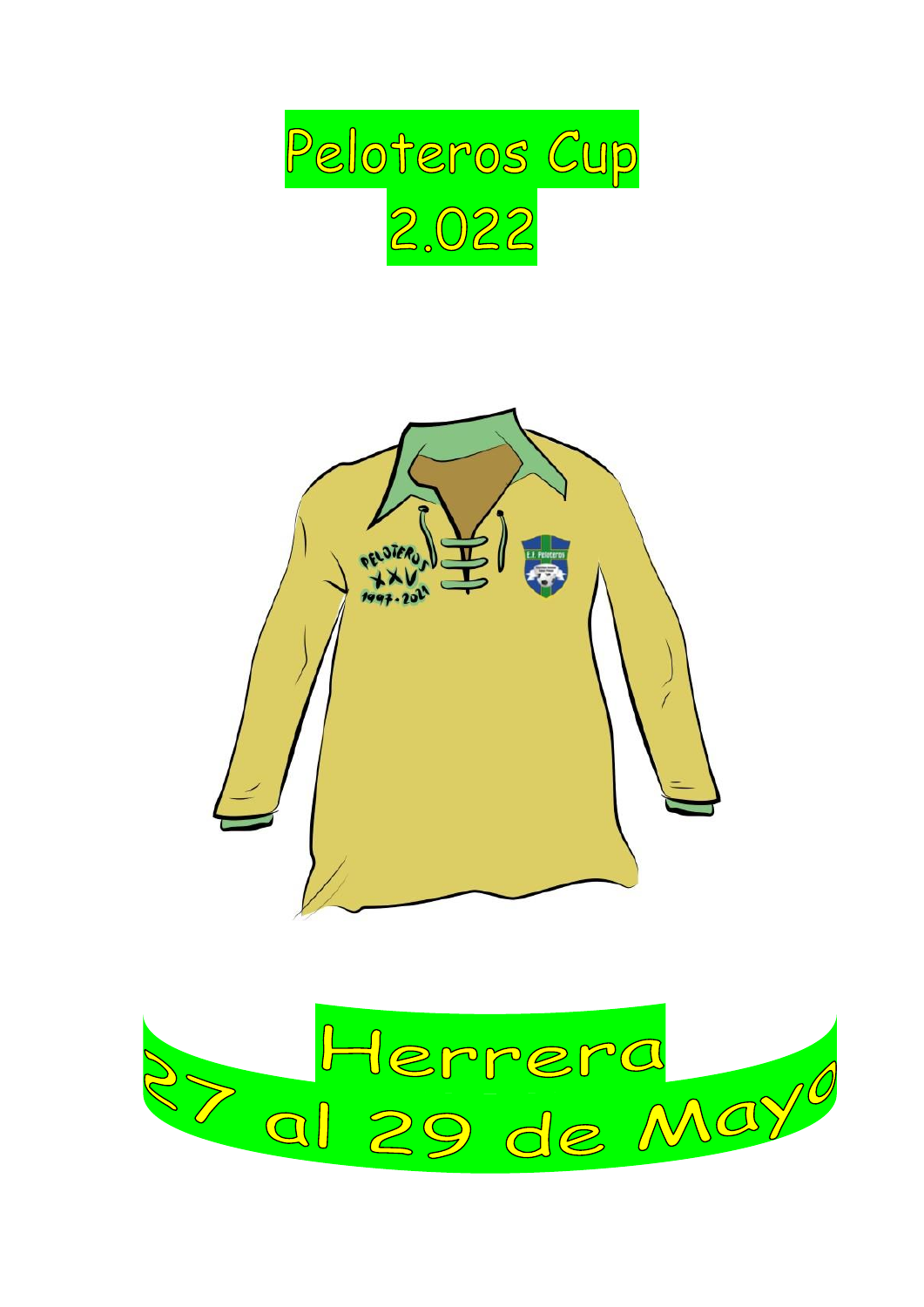# *Desde el viernes 27 al domingo 29 de Mayo del 2.022*

## **INSTALACIONES**

# **COMPLEJO MUNICIPAL DE HERRERA CAMPOS**

**Manuel Nieto Garrigós (Cesped artificial) FÚTBOL 11 CAMPO 1 / FÚTBOL 7 CAMPOS 1 Y 2. Juan Benjumea (Cesped natural) FÚTBOL 11 CAMPO 2 / FÚTBOL 7 CAMPOS 3, 4 Y 5.**

### **HORARIOS**

**POR LAS MAÑANA - TARDES - NOCHES**

## **PREMIOS**

## **TROFEOS A LOS 4 PRIMEROS EQUIPOS CLASIFICADOS**

## **CATEGORIAS**

| FÚTBOL-11                       | FÚTBOL-7                       |
|---------------------------------|--------------------------------|
| INFANTIL  NACIDOS 2008/2009     | VETERANOSMÁS DE 30 AÑOS        |
| CADETENACIDOS 2006/2007         | PREBENJAMÍNNACIDOS 2014/2015   |
|                                 | BENJAMÍNNACIDOS 2012/2013      |
|                                 | ALEVIN NACIDOS 2.010/2011      |
| BEBÉSNACIDOS 2016/2017 FÚTBOL 5 | FEMENINONACIDAS 2008 Y DESPUÉS |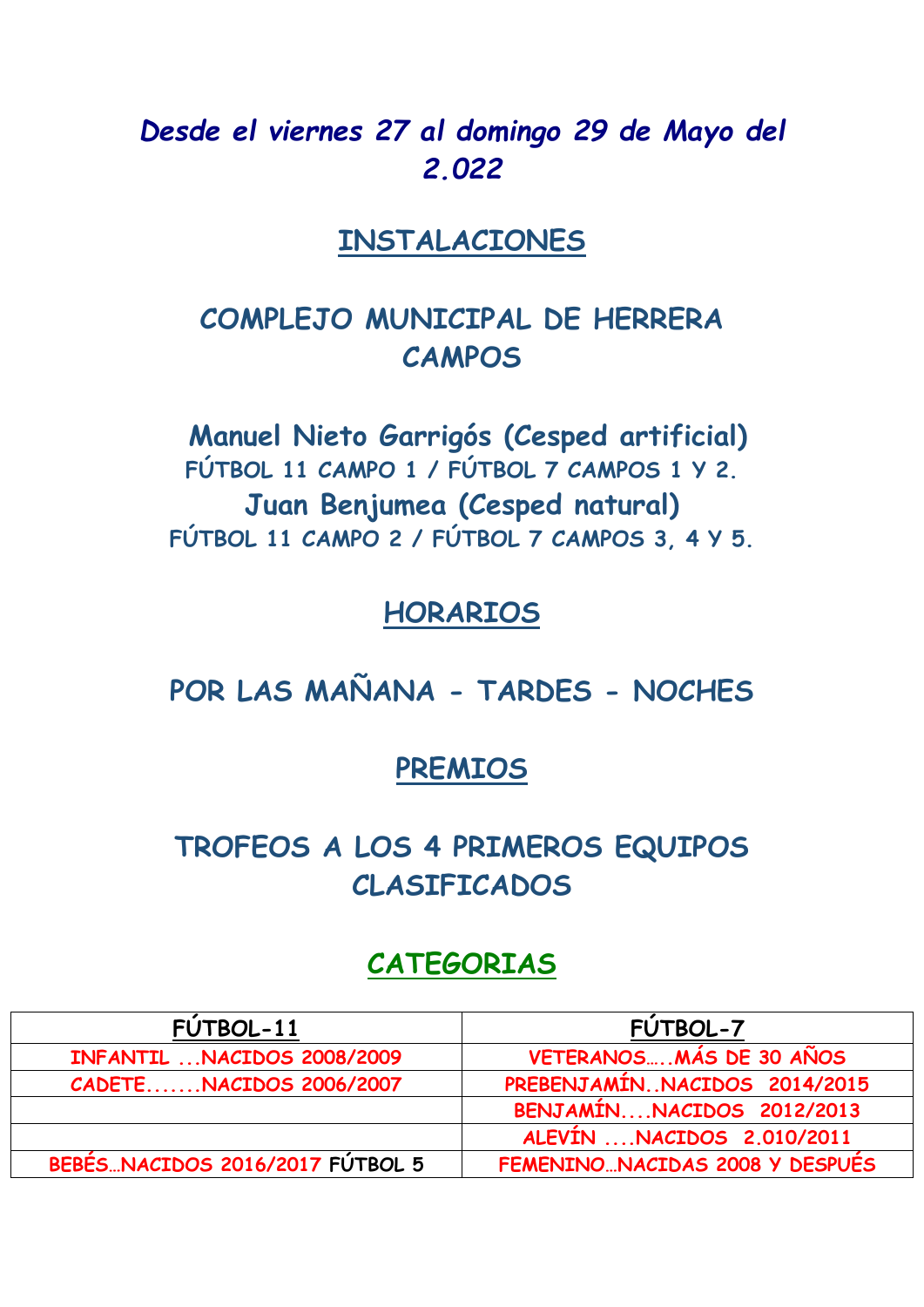### **VIERNES 27 DE MAYO**

### **INAUGURACION ESTADIO MUNICIPAL DE HERRERA**

**19:00 A 24:00 EN EL CAMPO DE FÚTBOL:** 

**CASTILLOS, CAMAS ELASTICAS, CAMPO 3 X 3, GOLIGOL, FUTBOLÍN HUMANO, PINTACARAS, TALLERES PINTURA, MUÑECOS GIGANTES, VISITA TERMAS ROMANAS, CORTE DE JAMON, TIENDA OFICIAL, FOTOGRAFIAS, MICKEY Y MINNIE, AEROMODELISMO, SPICKER CON ANIMACIÓN, MUÑECO PARA FOTOS. 18.30 TORNEO DE PREBENJAMINES Y FÚTBOL FEMENINO.**

**20.00 ACTUACIONES: CONJUNTO, EXHIBICIÓN DE BAILE POR SEVILLANAS GRUPO DE ZUMBA, JUMPING, ETC.**

**22,15: DESFILE INAUGURAL, MANIFIESTO POR LA PAZ, ALOCUCIONES AUTORIDADES POLÍTICAS.ENTREGA CAMISETA XXV ANIVERSARIO A JUGADORES/AS VIPS DE LA ESCUELA Y OTROS FAMOSOS.ENTREGA PREMIOS DEL AÑO, PREMIOS ASCENSOS EQUIPOS SIERRA SUR (OSUNA BC BENJAMIN), PREMIO ASCENSO Y CAMPEONATO CD PELOTEROS ALEVIN A SEGUNDA ANDALUZA Y CADETE A DIVISIÓN DE HONOR Y DEPORTIVIDAD CD PELOTEROS. 23:30: ENCENDIDO DEL PEBETERO Y FUEGOS ARTIFICIALES.**

**CATEGORIA: PREBENJAMÍN (CAMPO DE FÚTBOL-7): CESPED ARTIFICIAL**

**TORNEO DE 4 EQUIPOS CON SEMIFINALES, 3º Y 4º Y FINAL A UN TIEMPO DE 30 POR PARTIDO, EN CASO DE EMPATE 3 PENALTIES Y 1 ALTERNATIVO SI PERSISTE EL EMPATE.**

**PREBENJAMINES: EF PELOTEROS, LUCECOR DE LUCENA, EF CAZALLA DE LA SIERRA Y EF DE HERRERA.** 

**CATEGORIA: FÚTBOL BASE FEMENINO (CAMPO DE FÚTBOL-7)**

**TORNEO DE 4 EQUIPOS CON SEMIFINALES, 3º Y 4º Y FINAL A UN TIEMPO DE 30 POR PARTIDO, EN CASO DE EMPATE 3 PENALTIES Y 1 ALTERNATIVO SI PERSISTE EL EMPATE.**

**FÚTBOL BASE FEMENINO GRUPO ÚNICO: CD PELOTEROS, ECIJA CD SAN ROQUE BALOMPIÉ Y LUCENA.CESPED ARTIFICIAL**

| <b>RESULTADO</b> | <b>PARTIDO</b>                                        | <b>HORA</b> | <b>CAMPO</b>   |
|------------------|-------------------------------------------------------|-------------|----------------|
| $1 - 4$          | SEMIFINAL PREBENJAMIN EF HERRERA - EF CAZALLA SIERRA  | 18.30       |                |
| $6-1$            | SEMIFINAL PREBENJAMIN EF PELOTEROS - LUCECOR          | 18.30       | $\overline{2}$ |
| $10 - 0$         | SEMIFINAL INFANTIL FEMENINO SAN ROQUE BPIÉ - LUCENA   | 19.00       |                |
| $0 - 1$          | SEMIFINAL INFANTIL FEMENINO CD PELOTEROS - ECIJA CD   | 19,00       | $\overline{2}$ |
| $2 - 2$          | 3° Y 4° PUESTOS PREBENJAMIN EF HERRERA - LUCECOR P.p. | 19.30       | 1              |
| $4-0$            | FINAL PREBENJAMIN EF PELOTEROS - EF CAZALLA DE LA S.  | 19.30       | $\overline{2}$ |
| $11-2$           | 3° Y 4° INFANTIL FEMENINO CD PELOTEROS - LUCENA       | 20,00       |                |
|                  | AMISTOSO EF HERRERA - ESTEPA FEMENINO                 | 20,00       | $\overline{2}$ |
|                  | <b>AMISTOSO EF HERRERA</b>                            | 20,30       |                |
| $1-0$            | FINAL INFANTIL FEMENINO SAN ROQUE BALOMPIÉ - ECIJA CD | 20,30       | $\overline{2}$ |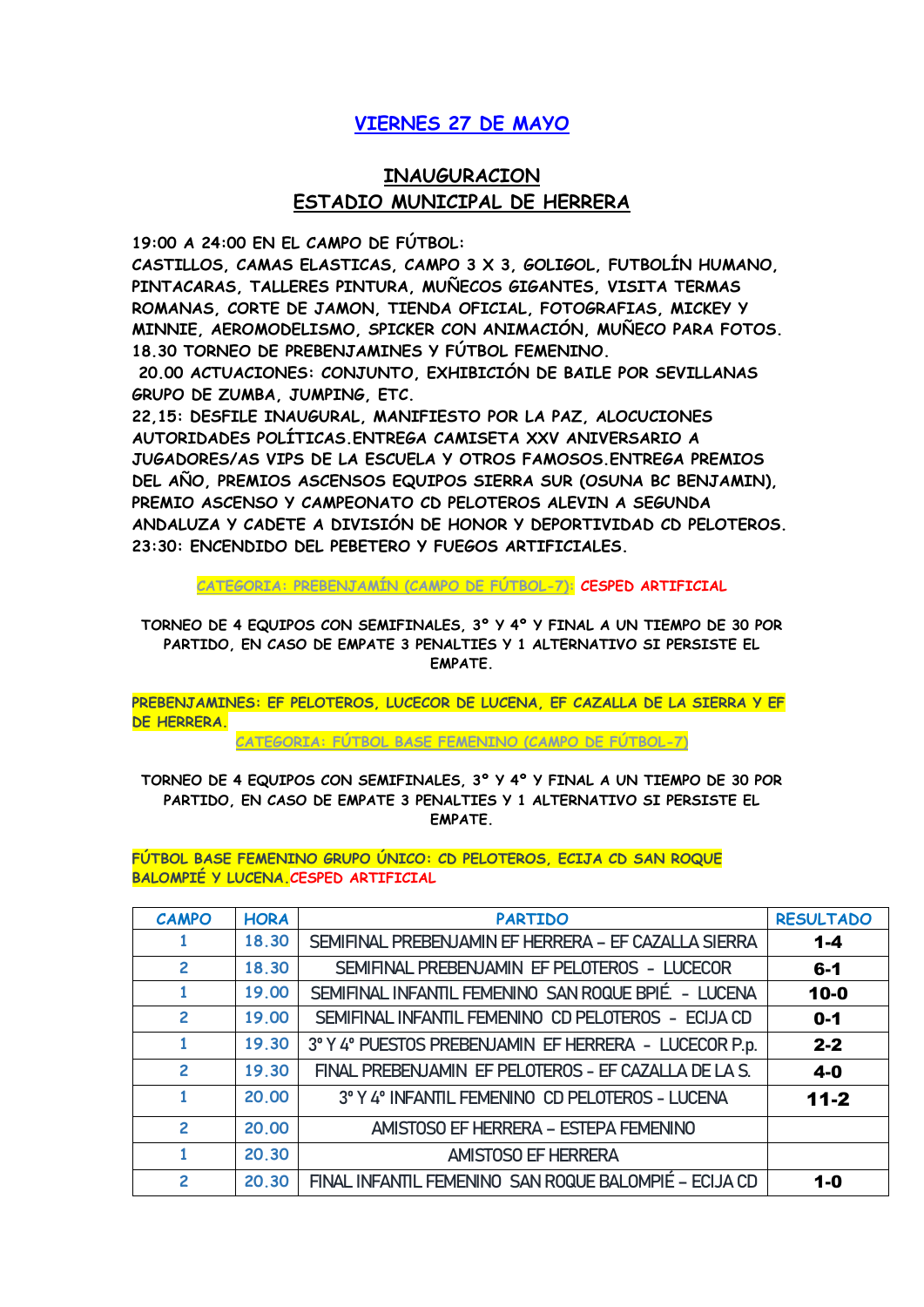### **SÁBADO 28 DE MAYO**

#### **CATEGORIA: INFANTILES (CAMPO DE FÚTBOL-11) CESPED ARTIFICIAL Y NATURAL**

**SE JUGARÁ UN TORNEO CON DOS GRUPOS DE CUATRO EQUIPOS A PARTIDOS DE 30 MINUTOS, LUEGO EN LA SEGUNDA FASE 3º Y 4º PUESTOS Y FINAL. EN LAS LIGAS GANAR SON 3 PUNTOS, 1 PUNTO EL EMPATE Y 0 PERDER, EN CASO DE EMPATE EN LIGAS PRIMERO GOLAVERAGE PARTICULAR, DESPUES GENERAL Y POR ULTIMO MAYOR Nº DE TANTOS MARCADOS; EN CRUCES 3 PENALTIES Y 1 ALTERNATIVO SI PERSISTE EL EMPATE.**

**GRUPO A: CD PELOTEROS "A", SALERM PUENTE GENIL, LUCECOR Y SEVILLA FC.**

**GRUPO B: CD PELOTEROS "B", CÁDIZ CF, HERRERA CF Y CD MOSQUITO**

**CATEGORIA: CADETES (CAMPO DE FÚTBOL-11) CESPED ARTIFICIAL Y NATURAL**

**SE JUGARÁ UN TORNEO CON DOS GRUPOS DE CUATRO EQUIPOS A 30 MINUTOS POR PARTIDO, LUEGO EN LA SEGUNDA FASE 3º Y 4º PUESTOS Y FINAL. EN LAS LIGAS GANAR SON 3 PUNTOS, 1 PUNTO EL EMPATE Y 0 PERDER, EN CASO DE EMPATE EN LIGAS PRIMERO GOLAVERAGE PARTICULAR, DESPUES GENERAL Y POR ULTIMO MAYOR Nº DE TANTOS MARCADOS; EN CRUCES 3 PENALTIES Y 1 ALTERNATIVO SI PERSISTE EL EMPATE.**

**GRUPO A: CD PELOTEROS "A", OSUNA BC, LUCECOR Y SEVILLA FC.**

| <b>CAMPO</b>   | <b>HORA</b> | <b>PARTIDO</b>                     | <b>RESULTADO</b> |                   |
|----------------|-------------|------------------------------------|------------------|-------------------|
|                | 10.00       | CD PELOTEROS "A" - LUCECOR         | $2-0$            |                   |
| $\overline{2}$ | 10.00       | PUENTE GENIL - SEVILLA FC          | $0-4$            | <b>INFANTIL A</b> |
|                | 10.40       | <b>HERRERA CF - CD MOSQUITO</b>    | $0-5$            | <b>INFANTIL B</b> |
| 2              | 10.40       | CD PELOTEROS "B" - CADIZ CF        | $0-2$            | <b>INFANTIL B</b> |
|                | 11.20       | SEVILLA FC - CD PELOTEROS "A"      | $1 - 2$          | <b>INFANTIL A</b> |
| 2              | 11.20       | LUCECOR - PUENTE GENIL             | $1 - 2$          | <b>INFANTIL A</b> |
|                | 12,00       | CÁDIZ CF - HERRERA CF              | $5-0$            | <b>INFANTIL B</b> |
| 2              | 12,00       | CD MOSQUITO - CD PELOTEROS "B"     | $2-1$            | <b>INFANTIL B</b> |
|                | 12.40       | SEVILLA FC - LUCECOR               | $5-0$            | <b>INFANTIL A</b> |
| 2              | 12.40       | PELOTEROS "A" - PUENTE GENIL       | $1-0$            | <b>INFANTIL A</b> |
|                | 13.20       | HERRERA CF - CD PELOTEROS "B"      | $0-5$            | <b>INFANTIL B</b> |
| 2              | 13.20       | CD MOSQUITO - CÁDIZ CF             | $0-0$            | <b>INFANTIL B</b> |
|                | 14.00       | SEVILLA FC - CD MOSQUITO           | $3-1$            | 3° Y 4° PUESTO    |
| 2              | 14.00       | CD PELOTEROS "A" - CADIZ CF        | $2-0$            | <b>FINAL</b>      |
|                | 16.00       | CD PELOTEROS "A" - OSUNA BC<br>4-0 |                  | <b>CADETE A</b>   |
| $\overline{2}$ | 16.00       | SEVILLA FC - LUCECOR               | $2-0$            | <b>CADETE A</b>   |
|                | 16.40       | <b>HERRERA CF - GRANADA CF</b>     | $0-2$            | <b>CADETE B</b>   |
| 2              | 16.40       | CD PELOTEROS "B" - CD PEDRERA      | $2-1$            | <b>CADETE B</b>   |

#### **GRUPO B: CD PELOTEROS "B", CD PEDRERA, GRANADA CF Y HERRERA CF.**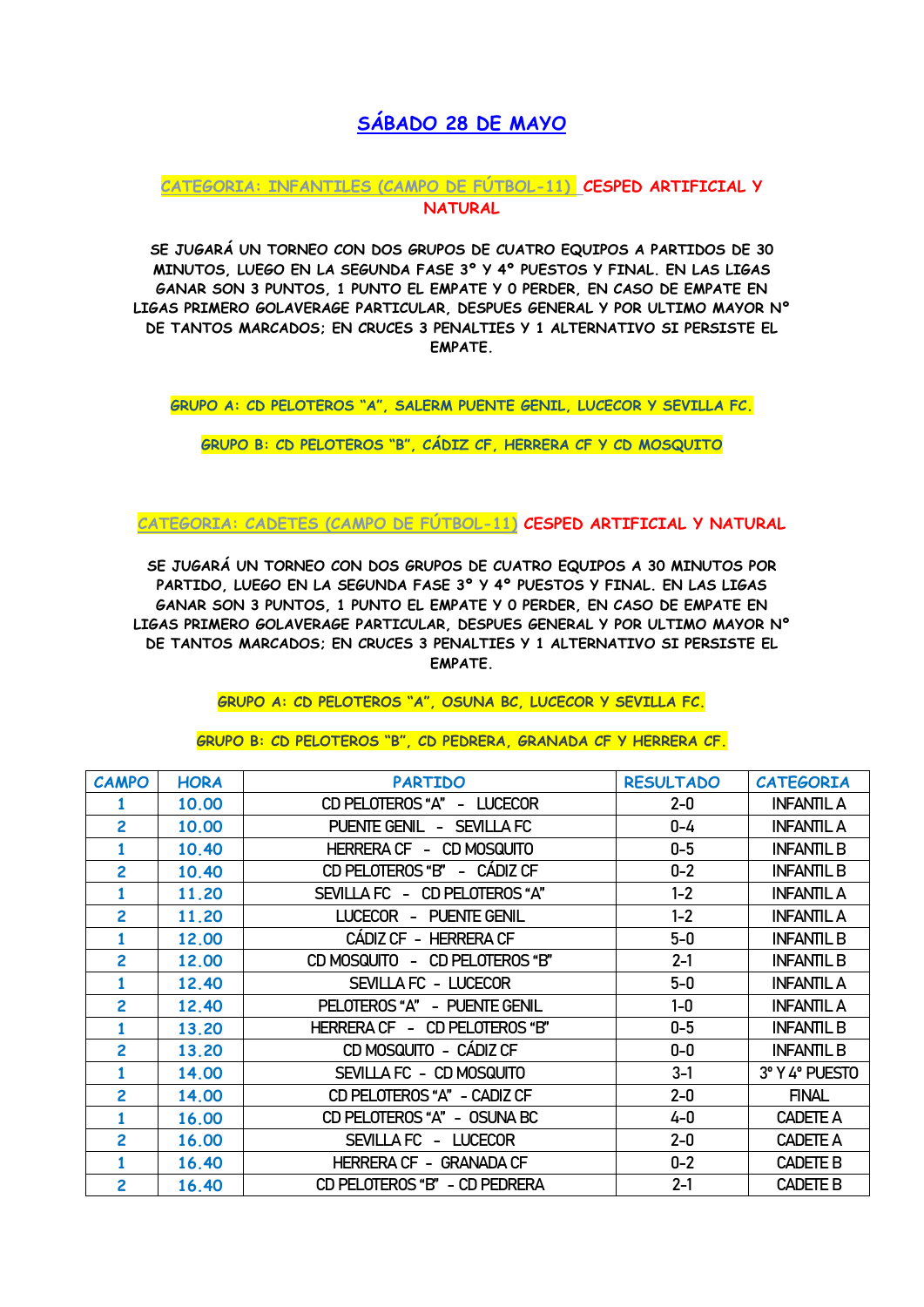|   | 17.20 | <b>OSUNA BC - SEVILLA FC</b>         | $0 - 3$ | <b>CADETE A</b> |
|---|-------|--------------------------------------|---------|-----------------|
| 2 | 17.20 | LUCECOR - CD PELOTEROS "A"           | $0 - 2$ | <b>CADETE A</b> |
|   | 18,00 | CD PEDRERA - HERRERA CF              | $1-0$   | <b>CADETE B</b> |
| 2 | 18,00 | <b>GRANADA CF - CD PELOTEROS "B"</b> | $0-1$   | <b>CADETE B</b> |
|   | 18.40 | CD PELOTEROS "A" - SEVILLA FC        | $0 - 0$ | <b>CADETE A</b> |
|   | 18.40 | <b>OSUNA BC - LUCECOR</b>            | $4 - 2$ | <b>CADETE A</b> |
|   | 19.20 | CD PELOTEROS "B" - HERRERA CF        | $3 - 0$ | <b>CADETE B</b> |
|   | 19.20 | <b>GRANADA CF - CD PEDRERA</b>       | $1 - 0$ | <b>CADETE B</b> |
|   | 20,00 | SEVILLA FC - GRANADA CF              | $2 - 0$ | 3° Y 4° PUESTO  |
|   | 20,00 | CD PELOTEROS "A" - CD PELOTEROS "B"  | $3-1$   | <b>FINAL</b>    |

### **DOMINGO 29 DE MAYO**

#### **CATEGORIA: VETERANOS (CAMPO DE FÚTBOL-7)**

**SE JUGARÁ UN TORNEO CON DOS GRUPOS DE CUATRO EQUIPOS A PARTIDOS DE 25 MINUTOS, LUEGO EN LA SEGUNDA FASE 3º Y 4º PUESTOS Y FINAL. EN LAS LIGAS GANAR SON 3 PUNTOS, 1 PUNTO EL EMPATE Y 0 PERDER, EN CASO DE EMPATE EN LIGAS PRIMERO GOLAVERAGE PARTICULAR, DESPUES GENERAL Y POR ULTIMO MAYOR Nº DE TANTOS MARCADOS; EN CRUCES 3 PENALTIES Y 1 ALTERNATIVO SI PERSISTE EL EMPATE.**

**GRUPO A: CD PELOTEROS, PUENTE GENIL, LA RODA DE ANDALUCIA Y ESTEPA. GRUPO B: HERRERA CF, EL RUBIO CF, CAMPILLOS CF Y CD PEDRERA.**

**CATEGORIA: BEBÉS**

**TORNEO DE 4 EQUIPOS CON SEMIFINALES, 3º Y 4º Y FINAL A UN TIEMPO DE 25 POR PARTIDO, EN CASO DE EMPATE 3 PENALTIES Y 1 ALTERNATIVO SI PERSISTE EL EMPATE.**

**A FÚTBOL-5, NO EXISTE EL FUERA DE JUEGO, EN CASO DE EMPATE EN LIGAS PRIMERO GOLAVERAGE PARTICULAR, DESPUES GENERAL Y POR ULTIMO MAYOR Nº DE TANTOS MARCADOS; EN CRUCES 3 PENALTIES Y 1 ALTERNATIVO SI PERSISTE EL EMPATE.**

**BEBÉS: HERRERA, PEDRERA, LA RODA DE ANDALUCIA Y MARTÍN DE LA JARA.**

**CATEGORIA: BENJAMÍN / ALEVÍN**

**DOS GRUPOS DE 4 EQUIPOS CADA UNO EN CADA CATEGORÍA, EN LOS QUE SE JUGARÁ UNA LIGA TODOS CONTRA TODOS EN CADA GRUPO A 1 TIEMPO DE 25 MINUTOS CADA PARTIDO Y DESPUÉS LOS PRIMEROS DE CADA GRUPO JUGARÁN LA FINAL Y LOS SEGUNDOS EL 3º Y 4º PUESTOS.**

**EN LAS LIGAS GANAR SON 3 PUNTOS, 1 PUNTO EL EMPATE Y 0 PERDER, EN CASO DE EMPATE EN LIGAS PRIMERO GOLAVERAGE PARTICULAR, DESPUES GENERAL Y POR ULTIMO MAYOR Nº DE TANTOS MARCADOS; EN CRUCES 3 PENALTIES Y 1 ALTERNATIVO SI PERSISTE EL EMPATE.**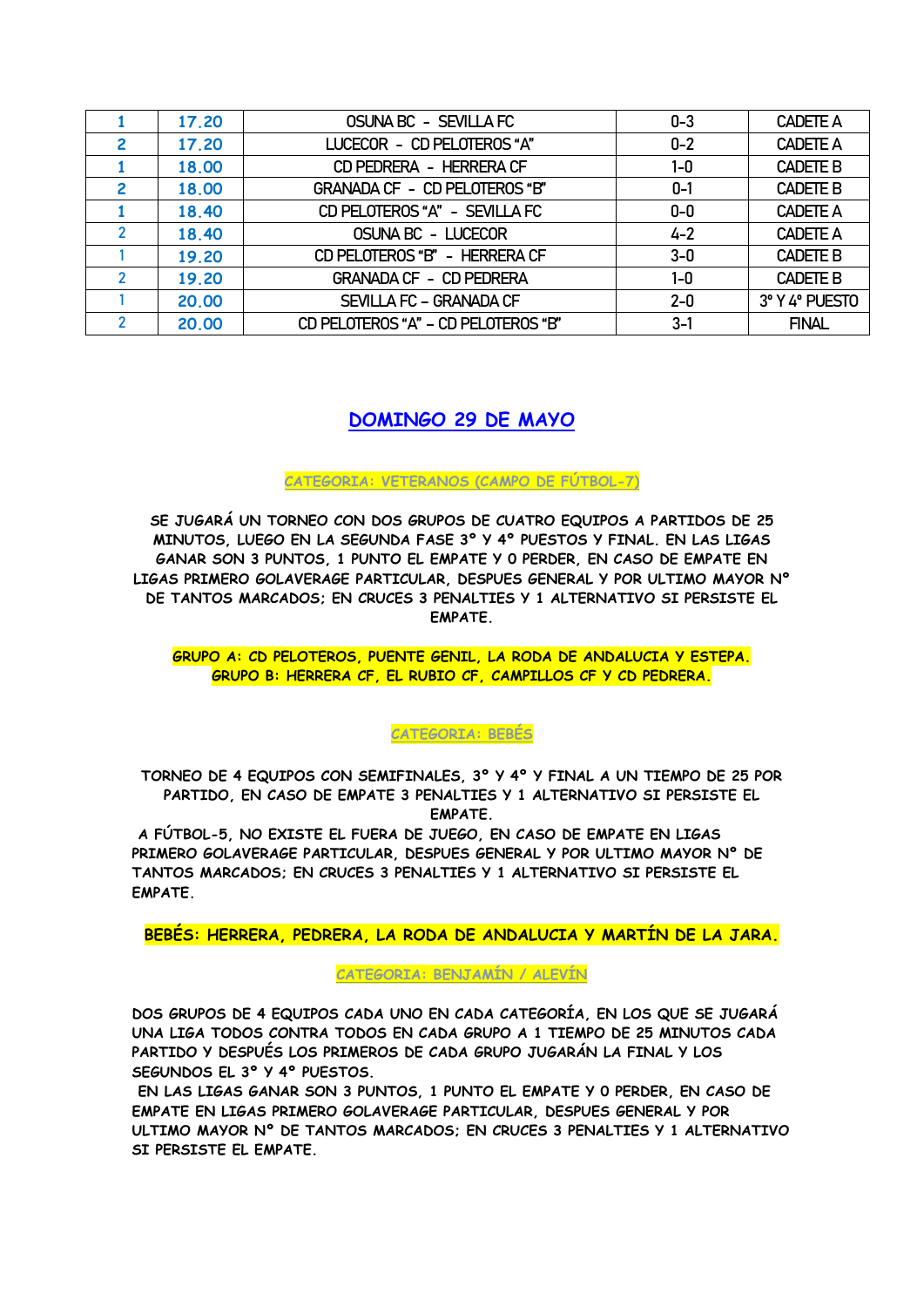**BENJAMINES GRUPO A: EF PELOTEROS "A", EF ARAHAL, LUCECOR Y PUENTE GENIL. BENJAMINES GRUPO B: EF PELOTEROS "B", SAN ROQUE BALOMPIÉ, EF HERRERA Y PARADAS CF. ALEVINES GRUPO A: CD PELOTEROS "A", PUEBLA DE CAZALLA CF, LUCECOR Y EF HERRERA. ALEVINES GRUPO B: CD PELOTEROS "B", OSUNA BC, CD CARMONA Y EF ARAHAL.**

| <b>CAMPO</b>            | <b>HORA</b> | <b>PARTIDO</b>                   | <b>RESULTAD</b> | <b>CATEGORIA</b>    |
|-------------------------|-------------|----------------------------------|-----------------|---------------------|
|                         |             |                                  | $\mathbf{o}$    |                     |
| $\mathbf{1}$            | 09.00       | EF HERRERA - PARADAS CF          | $2 - 3$         | <b>BENJAMINES B</b> |
| $\overline{2}$          | 09.00       | HERRERA CF - EL RUBIO CF         | $5 - 1$         | <b>VETERANOS B</b>  |
| $\overline{\mathbf{3}}$ | 09.00       | AMISTOSO HERRERA-PELOTEROS A     |                 | <b>ALEVINES</b>     |
| $\overline{\mathbf{4}}$ | 09.00       | AMISTOSOS CON EF HERRERA         |                 |                     |
| 5                       | 09.00       | AMISTOSOS CON EF HERRERA         |                 |                     |
| $\mathbf{1}$            | 09.30       | CD PELOTEROS - PUENTE GENIL      | $3 - 1$         | <b>VETERANOS A</b>  |
| $\overline{2}$          | 09.30       | LA RODA DE ANDALUCIA - ESTEPA    | $3-0$           | <b>VETERANOS A</b>  |
| $\overline{3}$          | 09.30       | PELOTEROS "A" - EF ARAHAL        | $1 - 3$         | <b>BENJAMINES A</b> |
| 4                       | 09.30       | LUCECOR - EF PUENTE GENIL        | $1 - 2$         | <b>BENJAMINES A</b> |
| 5                       | 09.30       | PELOTEROS "B"-SAN ROQUE BPIÉ.    | $0 - 3$         | <b>BENJAMINES B</b> |
| $\mathbf{1}$            | 10.00       | PUENTE GENIL-LA RODA DE AND.     | $0 - 3$         | <b>VETERANOS A</b>  |
| $\overline{2}$          | 10.00       | CAMPILLOS CF - CD PEDRERA        | $1 - 2$         | <b>VETERANOS B</b>  |
| $\overline{\mathbf{3}}$ | 10.00       | PELOTEROS "A" - P. DE CAZALLA CF | $6 - 0$         | <b>ALEVINES A</b>   |
| 4                       | 10.00       | LUCECOR - EF HERRERA             | $3 - 2$         | <b>ALEVINES A</b>   |
| 5                       | 10.00       | LUCECOR - EF ARAHAL              | $2 - 2$         | <b>BENJAMINES A</b> |
| $\mathbf{1}$            | 10.30       | ESTEPA - CD PELOTEROS            | $0 - 3$         | <b>VETERANOS A</b>  |
| $\overline{2}$          | 10.30       | EF HERRERA - EF PEDRERA          | $1 - 5$         | <b>BEBES</b>        |
| $\mathbf{3}$            | 10.30       | CD PELOTEROS "B" - OSUNA BC      | $1 - 2$         | <b>ALEVINES B</b>   |
| 4                       | 10.30       | CD CARMONA - EF ARAHAL           | $O-O$           | <b>ALEVINES B</b>   |
| 5                       | 10.30       | EF PUENTE GENIL-PELOTEROS "A"    | $2 - 3$         | <b>BENJAMINES A</b> |
| $\mathbf{1}$            | 11.00       | SAN ROQUE BPIÉ. - EF HERRERA     | $3-0$           | <b>BENJAMINES B</b> |
| $\overline{2}$          | 11.00       | EF HERRERA - PELOTEROS "A"       | $0 - 5$         | <b>ALEVINES A</b>   |
| $\overline{\mathbf{3}}$ | 11.00       | P. DE CAZALLA CF - LUCECOR       | $0 - 1$         | <b>ALEVINES A</b>   |
| 4                       | 11.00       | PELOTEROS "A" - LUCECOR          | $4-0$           | <b>BENJAMINES A</b> |
| 5                       | 11.00       | AMISTOSOS CON EF HERRERA         |                 |                     |
| $\mathbf{1}$            | 11.30       | CD PEDRERA - HERRERA CF          | $2 - 1$         | <b>VETERANOS B</b>  |
| $\mathbf{2}$            | 11.30       | EL RUBIO CF - CAMPILLOS CF       | $1 - 3$         | <b>VETERANOS B</b>  |
| 3                       | 11.30       | EF ARAHAL - CD PELOTEROS "B"     | $1 - 6$         | <b>ALEVINES B</b>   |
| 4                       | 11.30       | EF HERRERA - PELOTEROS "B"       | $4-0$           | <b>BENJAMINES B</b> |
| 5                       | 11.30       | LA RODA A.- MARTIN DE LA JARA    | $2 - 0$         | <b>BEBES</b>        |
| $\mathbf{1}$            | 12.00       | ESTEPA - PUENTE GENIL            | $0 - 3$         | <b>VETERANOS A</b>  |
| $\overline{2}$          | 12.00       | LA RODA AND. - CD PELOTEROS      | $0 - 3$         | <b>VETERANOS A</b>  |
| 3                       | 12.00       | PARADAS CF - PELOTEROS "B"       | $3 - 2$         | <b>BENJAMINES B</b> |
| 4                       | 12.00       | OSUNA BC - CD CARMONA            | $0 - 1$         | <b>ALEVINES B</b>   |